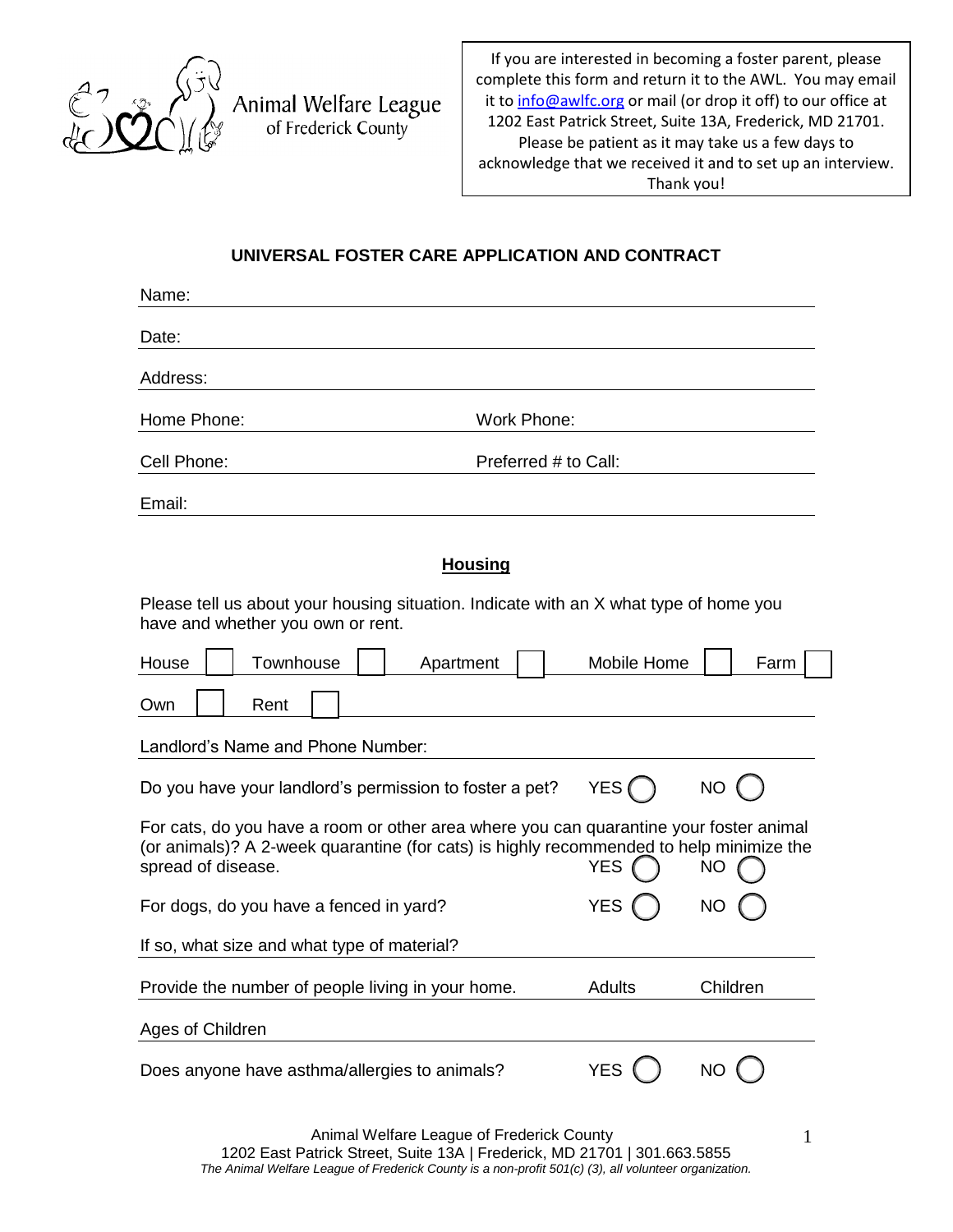

Animal Welfare League<br>of Frederick County

| How many hours a day will you be away from home?           |         |       |
|------------------------------------------------------------|---------|-------|
| Does everyone in your home agree with fostering an animal? | YES ( ) | NO () |
| If not, please explain.                                    |         |       |

## **Pets**

Please tell us about your current pets, i.e. the ones living with you in the home where you intend to foster.

| Type<br>(Cat, Dog,<br>Etc.) | <b>Breed</b> | Gender/<br>Altered? | Age | How long have you<br>had it? | Other Info |
|-----------------------------|--------------|---------------------|-----|------------------------------|------------|
|                             |              |                     |     |                              |            |
|                             |              |                     |     |                              |            |
|                             |              |                     |     |                              |            |
|                             |              |                     |     |                              |            |
|                             |              |                     |     |                              |            |
|                             |              |                     |     |                              |            |
|                             |              |                     |     |                              |            |
|                             |              |                     |     |                              |            |
|                             |              |                     |     |                              |            |
|                             |              |                     |     |                              |            |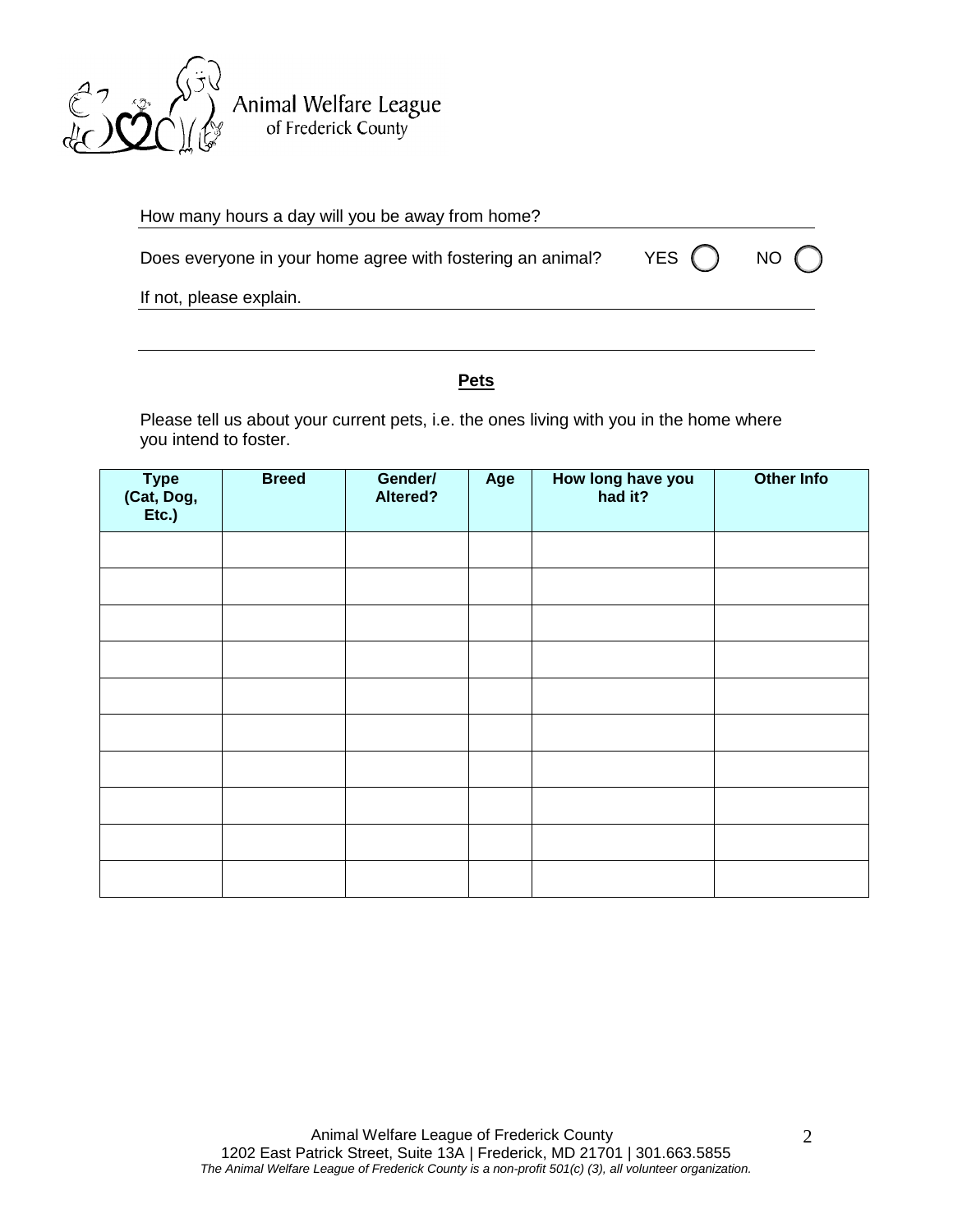

Animal Welfare League<br>of Frederick County

Please tell us about your previous pets (last 10 years).

| Type<br>(Cat, Dog,<br>Etc.) | <b>Breed</b> | Gender | <b>How long</b><br>did you<br>have it? | What happened to it? |
|-----------------------------|--------------|--------|----------------------------------------|----------------------|
|                             |              |        |                                        |                      |
|                             |              |        |                                        |                      |
|                             |              |        |                                        |                      |
|                             |              |        |                                        |                      |
|                             |              |        |                                        |                      |
|                             |              |        |                                        |                      |
|                             |              |        |                                        |                      |
|                             |              |        |                                        |                      |
|                             |              |        |                                        |                      |

Please provide the name and phone number of your veterinarian. It is very important that resident pets be current on vaccinations.

## **References**

Please provide the names, addresses and phone numbers of three references, two of whom are not family members.

Reference #1:

Reference #2:

Reference #3: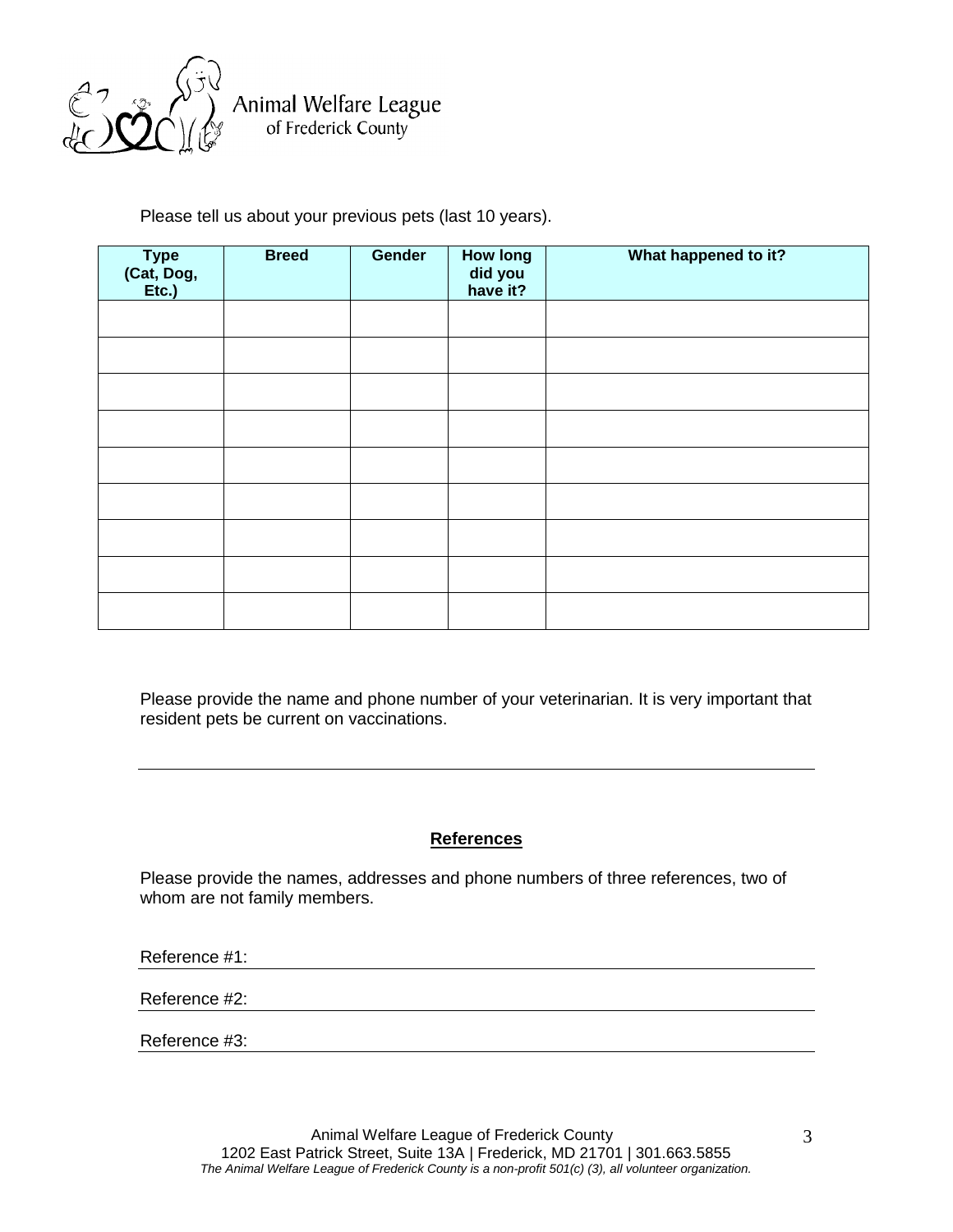

Animal Welfare League<br>of Frederick County

## **Preferences**

Why do you want to provide foster care?

What animals are you willing to foster? (Indicate all that apply.)

| Cats                                                      | Dogs                 | <b>Kittens</b>       | Puppies |  |  |
|-----------------------------------------------------------|----------------------|----------------------|---------|--|--|
| <b>Pregnant Cats</b>                                      | <b>Pregnant Dogs</b> |                      |         |  |  |
| Cats w/ Kittens                                           | Dogs w/ Puppies      | <b>Bottle Babies</b> |         |  |  |
| <b>Senior Cats</b>                                        | Senior Dogs          |                      |         |  |  |
| <b>Injured/Recovering Dogs</b><br>Injured/Recovering Cats |                      |                      |         |  |  |

Are there any limitations to your ability to provide foster care? If so, please describe.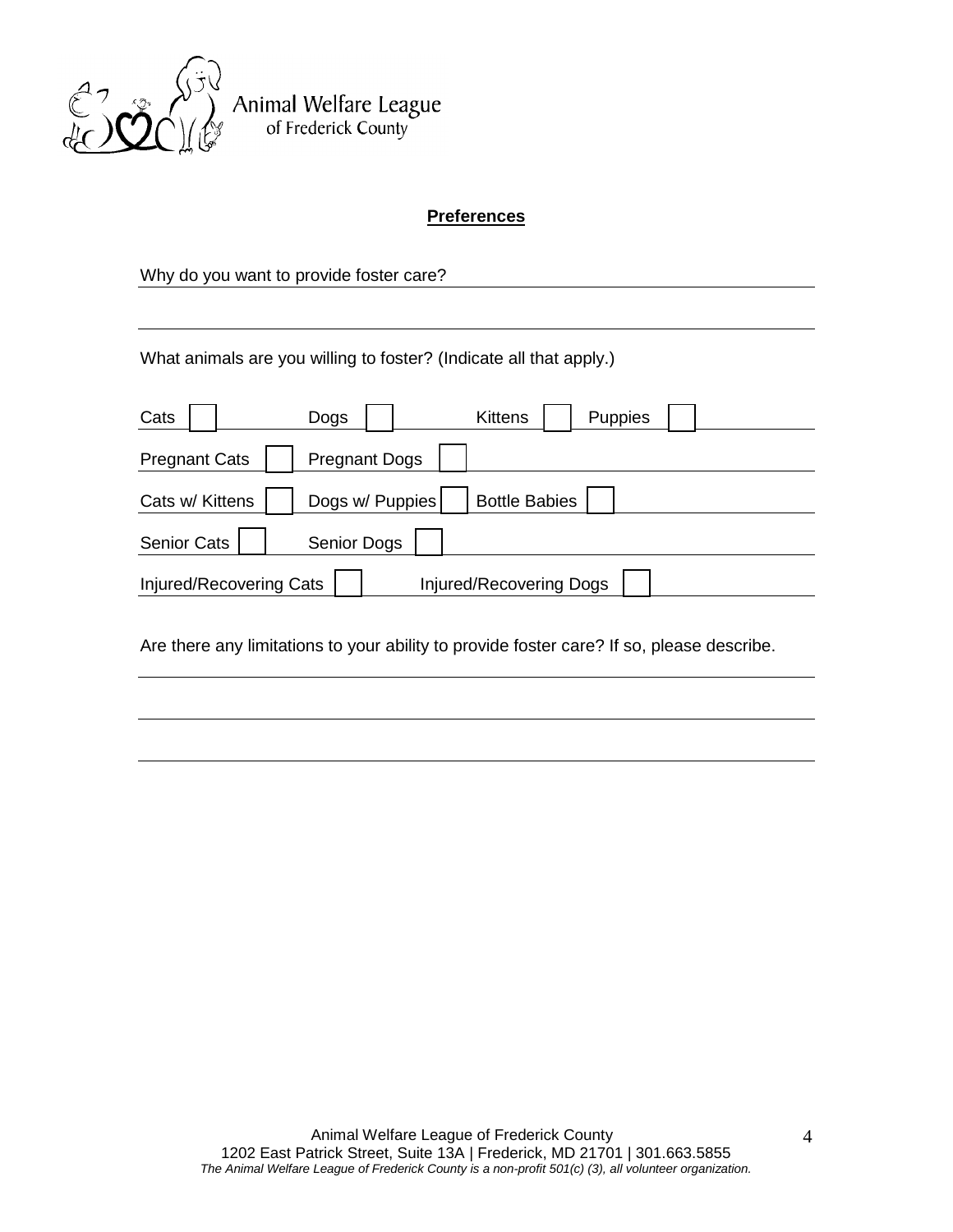

Animal Welfare League of Frederick County

Please read carefully and indicate your acceptance by initialing each paragraph.

\_\_\_\_I agree to provide my foster animal(s) with appropriate food, water, shelter, and care. I agree to provide a high-quality diet (high protein, low carbohydrates, grain-free) as recommended by the foster care coordinator. I understand that as a foster care provider, I am responsible for food, shelter, and litter expenses. I agree to ask for financial support, if required, from the AWLFC Foster Care Coordinator. AWLFC will provide formula for bottle babies.

\_\_\_\_I understand that I am responsible for ensuring that my foster animals receive prompt and regular veterinary care. That said, I understand that AWLFC is responsible for funding medical care for foster animals. I agree to get approval from the foster care coordinator before taking the animal to the veterinarian. Exceptions to this will be made ONLY in the case of extreme emergency. I also agree to be present with my animal at the scheduled appointment time or reimburse ALWFC for the cost of missed appointments.

\_\_\_\_I agree to regularly trim my foster animal's nails so as to help them become familiar and comfortable with regular nail trimming. I also agree to provide suitable scratching posts and materials to promote scratching on desired surfaces (not furniture) for cats.

\_\_\_\_I agree to actively participate in promoting my foster animal(s) by bringing him/her to adoption events and by making him/her available for photographs and providing biographical information for petfinder.com. I agree to ensure that animals brought to adoption events are clean (no fleas, no ear mites or waxy ears, trimmed claws, no runny eyes, etc.) and healthy.

\_\_\_\_During adoption events, I agree to stay with my animals and help promote them to suitable adopters. If I cannot stay with them, I agree to make alternative arrangements in advance. I also agree to bring their medical forms and documentation to adoption events.

I agree to make follow up calls/inquiries to the families who adopt my foster animals; the first call will be made within one (1) week of the adoption, with a second follow up call in approximately one (1) month.

\_\_\_\_I understand that AWLFC does not have a shelter and cannot provide care for foster animals while foster caretakers are on vacation or business trips.

Knowing that the AWLFC doesn't have a shelter I will make a commitment to keep and provide care for my foster animals until they are adopted.

\_\_\_\_I understand that AWLFC will make an effort to assist the foster care provider with their foster animals in an emergency situation.